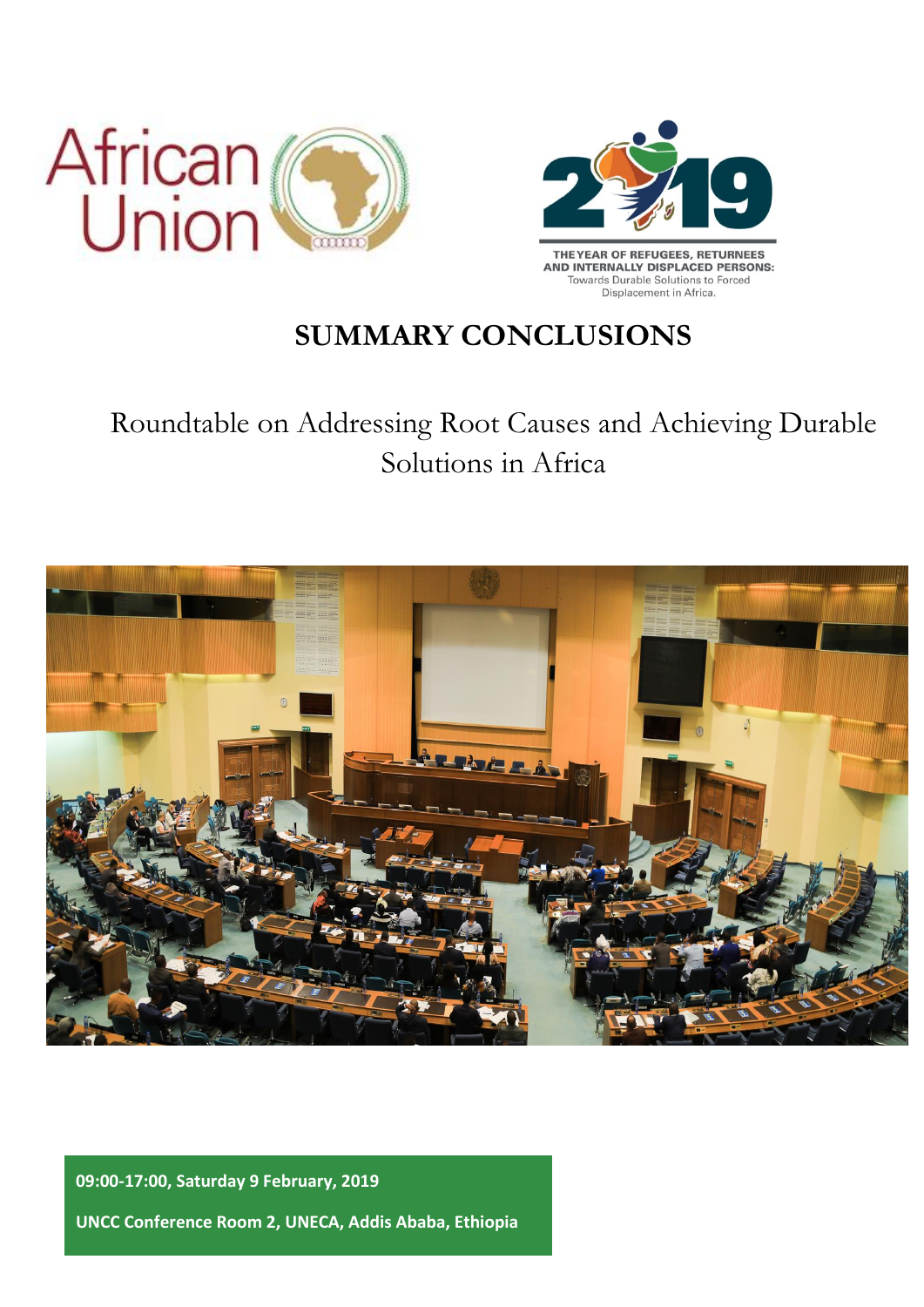

#### **Introduction**

The African Union Commission (AUC) convened a "Roundtable on Addressing Root Causes of Forced Displacement and Achieving Durable Solutions in Africa." Held in Addis Ababa, Ethiopia on 9 February 2019, the meeting was organized as a part of a series of events planned by the AU to mark its "Year of Refugees, Returnees and Internally Displaced Persons (IDPs)." UNHCR, the UN Refugee Agency, provided technical support and assistance.

This year's focus on forced displacement comes as the African Union (AU) prepares to commemorate two key treaties on forced displacement in Africa: the 50th anniversary of the adoption of the 1969 Organization of African Unity (OAU) Convention on Refugees, and the 10th anniversary of the 2009 AU Convention on the Protection of and Assistance to Internally Displaced Persons in Africa, or Kampala Convention. The AU and its partners, including UNHCR, plan several events during the year.

The roundtable aimed at galvanizing support from a wide variety of AU partners to the theme of the year 2019 and to serve as a forum for AU partners to exchange views on root causes of forced displacement and ways to achieve durable solutions. The event consisted of an opening session followed by five thematic panels on issues such as drivers of forced displacement; preventive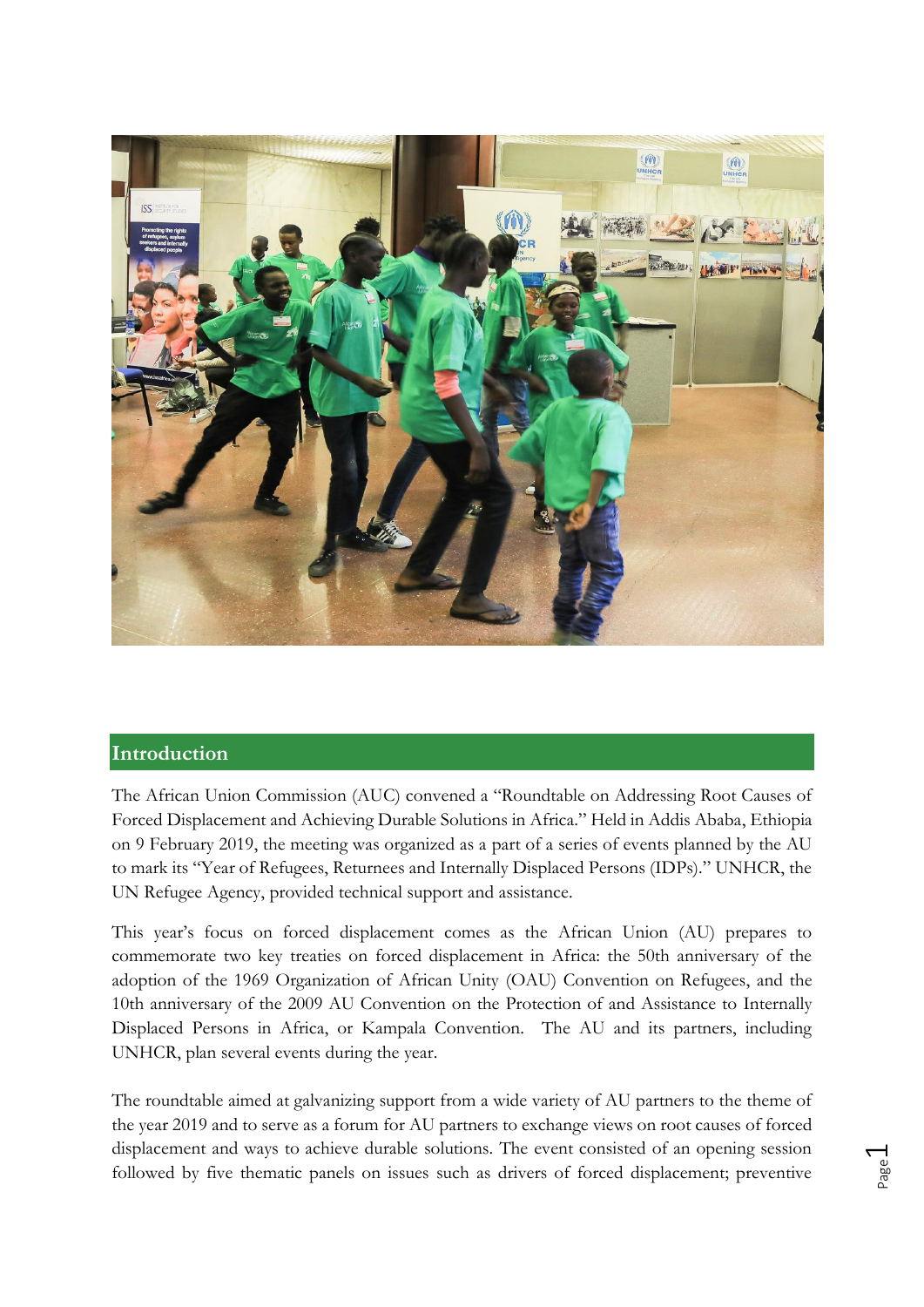diplomacy and mediation; social inclusion and sustainable development with focus on youth, children and women; climate change and natural disasters; and responsibility sharing and partnerships.

Representatives of member states, Ms Cecilia Jimenez the Special UN Rapporteur on the Human Rights of Internally Displaced Persons (IDPs), international and regional organizations, nongovernmental organizations (NGOs), diplomats, experts, refugees, the media and other stakeholders in a debate, focused on good practices, lessons learned and action proposals. Humanitarian agencies and refugees arranged an exhibition as well as a musical performance by refugee children from countries in Africa.

The summary conclusions from the roundtable do not necessarily represent the views of individual participants or their organizations, but broadly reflect the themes and understandings that emerged from the discussions.

The meeting was opened by **Dr Khabele Matlosa**, Director of the Department for Political Affairs, African Union Commission. Other speakers at the opening session included **Mr Mohammed Affey**, UNHCR Special Envoy for the Horn of Africa, and **Ms Katherine Zappone,** Irish Minister for Children and Youth Affairs, and **Professor Chaloka Beyani,**  professor of law at the London School of Economics and the Former Special Rapporteur on the Human Rights of Internally Displaced Persons. During the discussions the following were highlighted**:**

- **-** The African continent is struggling with massive forced displacement, hosting more than a third of the world's displaced population. Most displacement situations are found in conflict-affected countries, in protracted crises that span decades. If the guns are to be silenced in Africa, durable solutions to forced displacement and other humanitarian crises must be found - most forced displacement results from conflict. More democratization, and less authoritarianism could address root causes and help efforts to resolve forced displacement.
- **-** A number of structural and proximate factors drive forced displacement in Africa. Structural factors include underdevelopment, inequality, unemployment, corruption, poverty, mismanagement of resources, civil strife and violent conflicts, natural disasters, drought and climate change. Proximate factors include human rights violations and persecution, election-related violence, intolerance and discrimination, sexual and genderbased violence, impunity, terrorism and violent extremism.
- **-** Conflicts are the primary drivers of forced displacement in Africa. Addressing the structural drivers of conflict requires long-term strategies and joint ownership. The role of states in pursuing political solutions and preventive diplomacy is paramount. All stakeholders must strive to build a common understanding of these drivers and implement an integrated holistic approach to conflict prevention.
- **-** The AU is aware of the enormity of the challenge posed by displacement for maintaining or restoring peace, security, democracy and good governance and for socio-economic

Page  $\curvearrowright$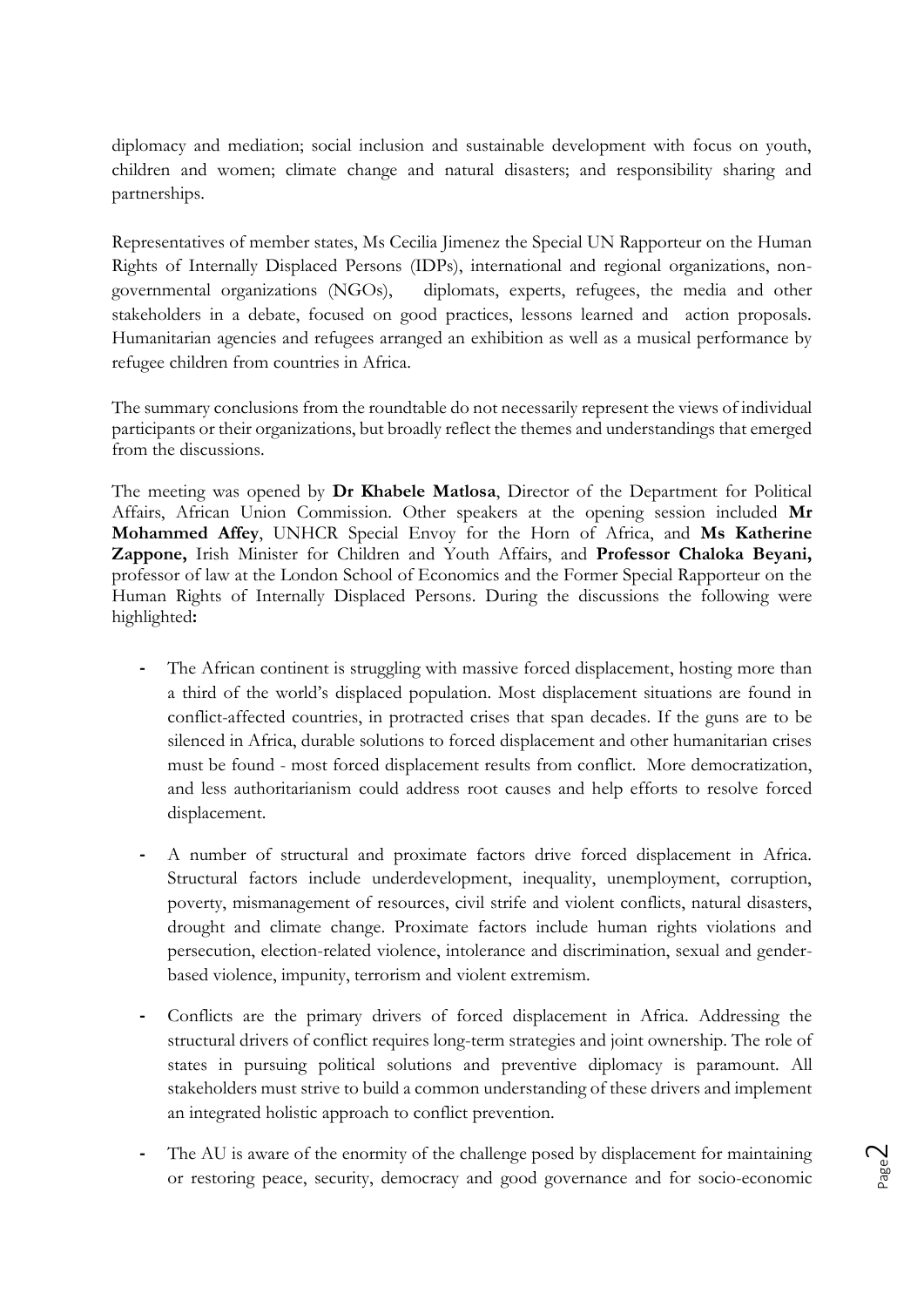development and structural transformation. African institutional efforts have proved instrumental in realizing negotiated settlements.

- **-** Africa has progressive humanitarian laws and policies. Developing norms to address forced displacement is one thing, but the implementation of these norms is another. There is need for strong political commitment from all 55 AU member states to ratify and implement both the 1969 OAU Refugee Convention and the 2009 Kampala Convention. The AU and Regional Economic Communities (RECs) are also uniquely suited to provide pragmatic and practical support to Member States. The AU Model Law for the implementation of the Kampala Convention is an excellent source of reference.
- **-** Humanitarian financing is key to an effective African response to forced displacement. The scale and magnitude of the problem of forced displacement is immense. The number of protracted refugee situations is growing and they are becoming more complex. Ongoing reform of the AU is expected to make a significant contribution in financing initiatives. The fact that 75 per cent of the new Peace Fund will be used to support mediation and preventive diplomacy is indicative of the growing recognition by the AU of the importance of political solutions to Africa's conflicts.
- **-** All stakeholders must continue to work together to implement solutions and deliver on the robust policy frameworks in place in Africa. The role of partners is to support states to identify and address drivers and meet national and structural and capacity needs in this regard.
- **-** International burden-sharing and solidarity is key for successful implementation of Africa's progressive laws and policies. Ireland's Minister Zappone said her country had increased its humanitarian funding significantly and the small nation planned to grow this support further. In 2018, it gave US\$15 million to UNHCR alone.
- **-** AU member states should not only learn from previous anniversaries. Member states should also hold themselves to account. Durable solutions, for refugees and the internally displaced, require the establishment of conditions of normality as a prerequisite for success. The triggers and drivers of refugees and displacement have become more multicausal in effect. To achieve durable solutions, structural root causes must be tackled by means of structural prevention.

#### **Understanding root causes and drivers of conflicts**

Roundtable participants noted that eliminating root causes is the most effective way to achieve solutions, and that root causes are **numerous, complex and often interconnected**. Participants agreed that Member States, the international community and regional organizations must do a better job of identifying the root causes of forced displacement, and the relationships between them, in order to prevent people fleeing their homes.

> a. Root causes cited by participants included **armed conflict, terrorism, a lack of good governance, the absence of the rule of law and lack of compliance with**

Page ന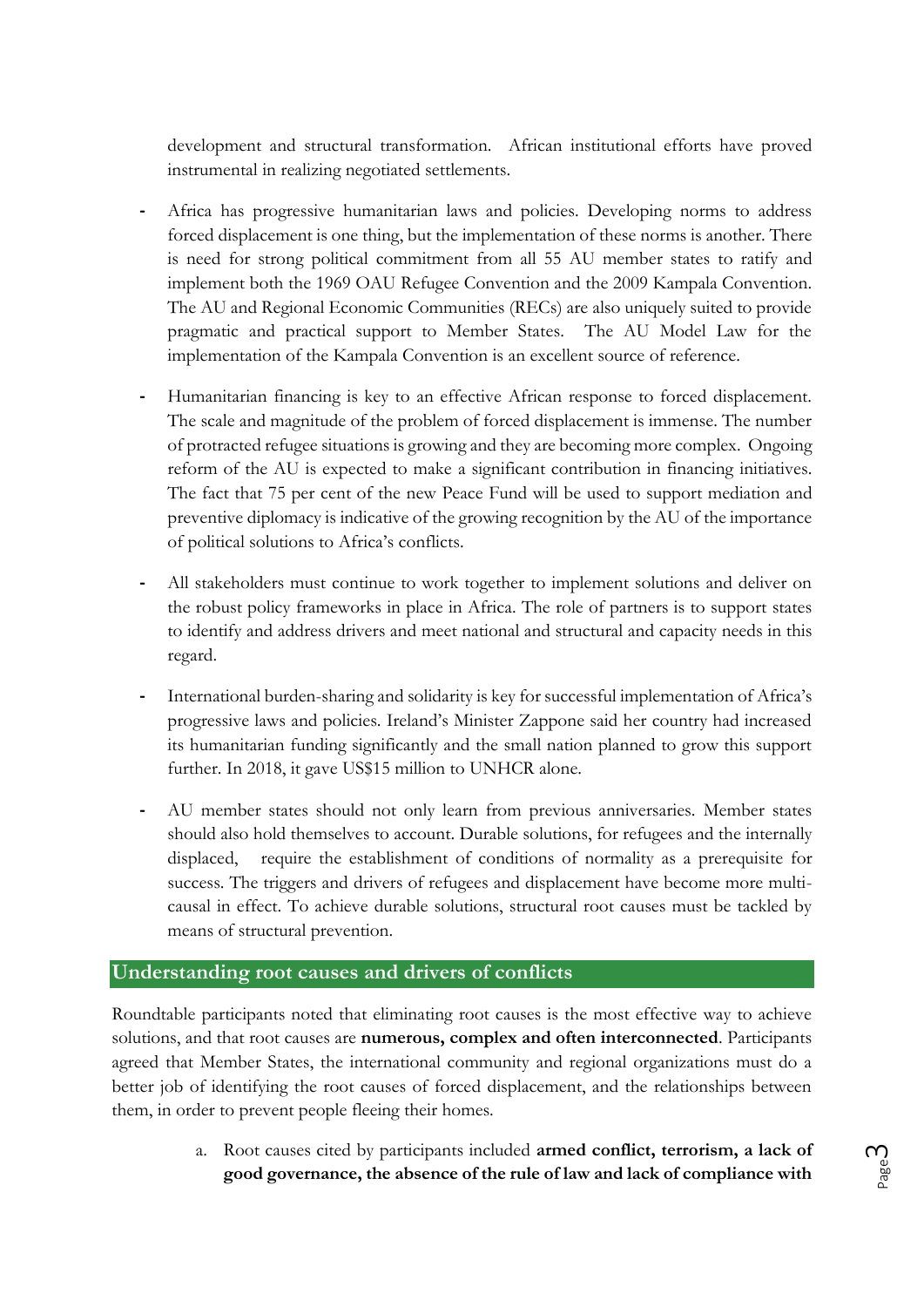#### **international humanitarian law and human rights, corruption, economic inequality, and inequitable resource distribution**.

- b. The importance of undertaking further analysis and studies to understand interconnectedness and linkages among the various factors was mentioned. Addressing root causes must be treated as an ongoing effort and conflict sensitivity should equally be mainstreamed throughout.
- c. Participants stressed that **statelessness**, if ignored, can undermine social cohesion and lead to marginalization, discrimination and forced displacement.
- d. Participants noted that **climate change and environmental disasters** can threaten stability and cause displacement. Climate change was mentioned as a root cause of displacement, a threat for those who are already displaced, and an obstacle to the realization of solutions, in particular return.
- e. The roundtable agreed that **sexual and gender-based violence as a result of gender inequality and discrimination can be both a cause and a consequence of displacement**.
- f. Echoing the Global Compact on Refugees (GCR), participants noted that **averting and resolving large refugee situations is a concern to the international community**, requiring early efforts to address drivers and triggers, as well as improved cooperation among human rights, political, humanitarian, development and peace groups.

### **Ensuring Early Warning and Prevention**

In all activities, including those aimed at putting in place early warning and prevention mechanisms, the critical nature of ensuring full participation of refugees, IDPs, returnees, stateless people, host communities and all those who will be affected by decisions.

- a. The implementation and full operationalization of the African Governance Architecture (AGA), the African Peace and Security Architecture (APSA) as well as the AU's strong legal and policy framework governing human rights, situations of forced displacement and humanitarian crises, is crucial. Resources and efforts must be deployed to advance their implementation by strengthening compliance and norm-monitoring and ensuring accountability.
- b. The importance of **development programming in fragile African states** was highlighted, along with the need for preventive diplomacy, peace building and early identification of root causes.

Page 4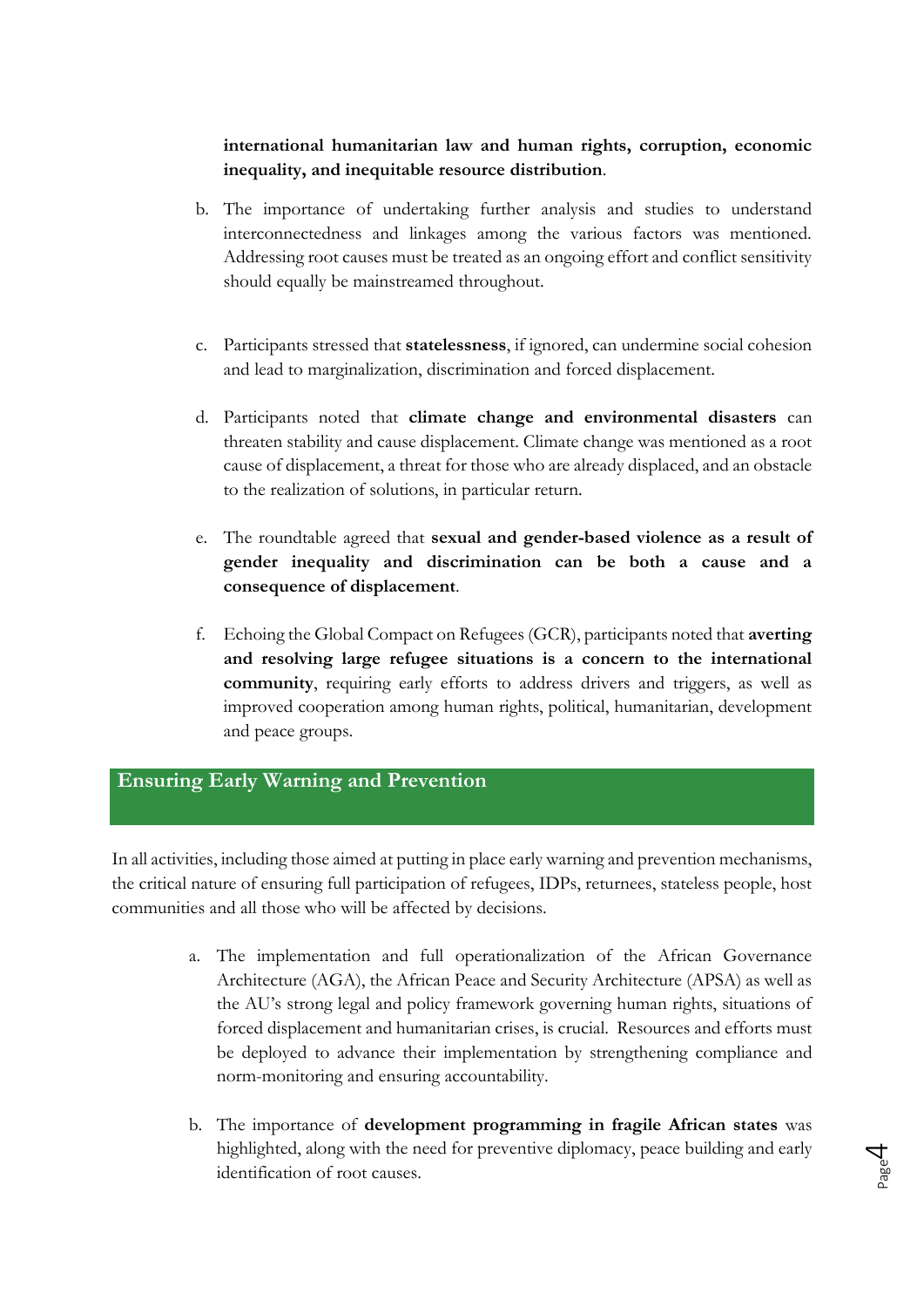- c. Focus was put on **women and girls**, who are disproportionately affected by displacement, and their role as agents of peace and development in Africa. Participants stressed the importance of gender-responsive actions to promote equality and female empowerment; SGBV prevention and response (including access to justice); and meaningful participation of women and girls in peace processes.
- d. **The role of youth** as the driving force of the continent and the role they can play in conflict prevention and peacebuilding – was also mentioned.
- e. Stress was put on the importance of female education and expanding job opportunities as a means to prevent radicalization and recruitment by armed groups.
- f. Participants cited the need for **early warning and action as soon as root causes are identified.** Prevention and conflict sensitivity are not just "before" a crisis; they are necessary to prevent a crisis from continuing, escalating further or recurring. "Building back better" is typically understood as disaster recovery but it also suitably describes the structural and systemic changes needed to ensure that grievances and root causes are addressed in conflict recovery.
- g. Conflict resolution and prevention activities must recognize the importance of dialogues. AU Agenda 2063 highlights the need for dialogue-centered conflict prevention as well as the management of, and resolution of, existing conflicts. This also goes hand in hand with important initiatives in the continent such as silencing the guns 2021.
- h. The meeting stressed the importance of **quality education at the primary, secondary and tertiary levels,** including through improved access to ICT as well as vocational training. These were described as investments in the future, supporting social cohesion and self-reliance.
- i. Emphasis was also placed on the need **to ensure access to employment, economic empowerment, and expanded livelihood opportunities.**
- j. The **role of the private sector** was cited in promoting positive attitudes to, and finding solutions to forced displacement situations.

#### **Responding to Climate Change, Disasters and Displacement**

Participants discussed the multifaceted links between conflict and effects of climate change. They also underlined:

> a. The need to clarify the inclusion of **climate change and disaster displacement,**  questioning if this was covered by the 1951 UN Refugee Convention. Member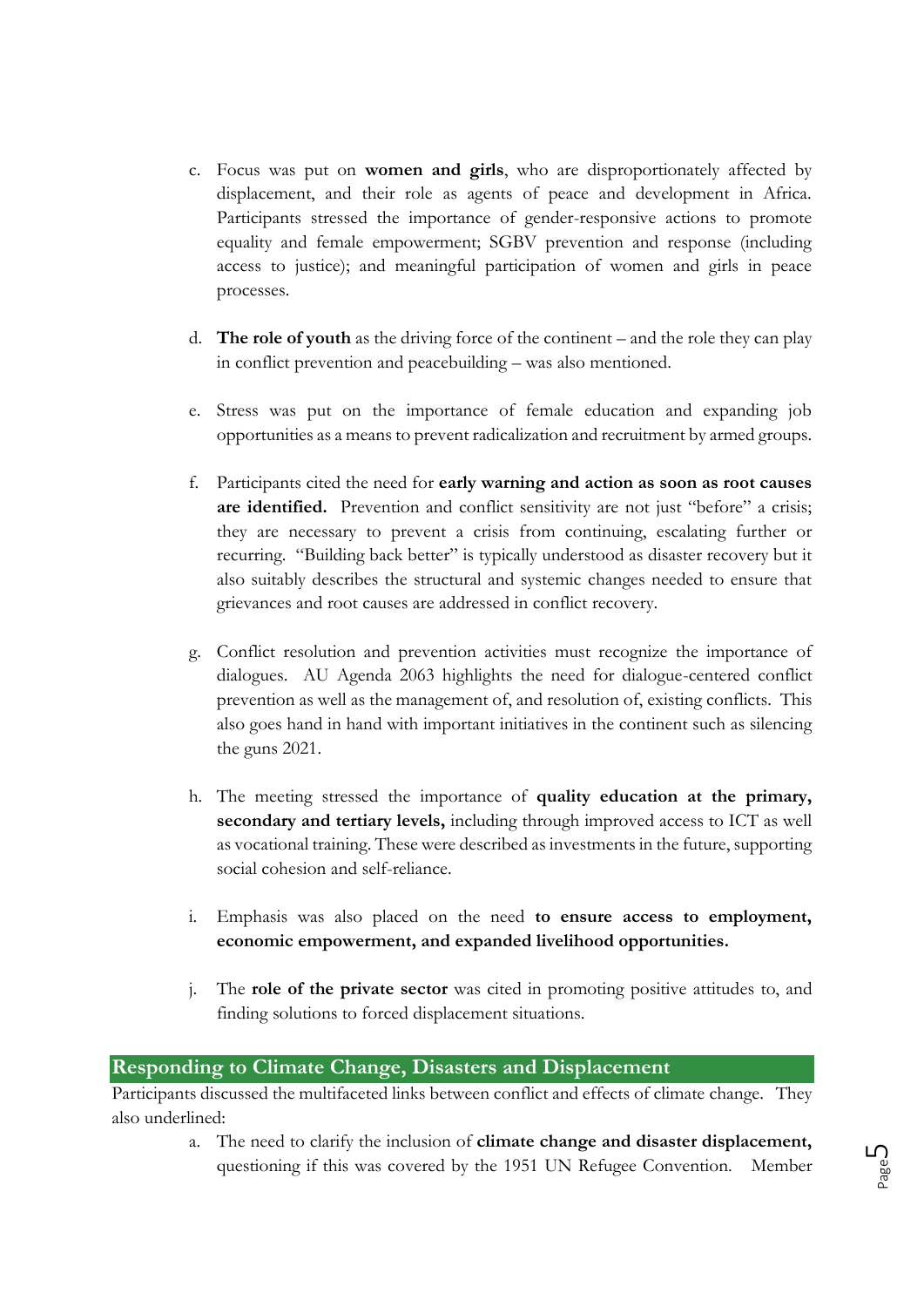States and regional bodies need to be supported to incorporate and mainstream mobility and displacement in wider Disaster Risk Reduction (DRR) efforts.

- b. The **refugee definition in the 1969 OAU Refugee Convention** may allow decision-makers to recognize refugee status in the context of climate change. A request for guidance from UNHCR was proposed.
- c. The use **of existing international processes** in relation to disaster displacement and climate change, citing the **Nansen Initiative Protection Agenda**.
- d. DRR is significantly more cost effective than spending on response and recovery. The importance of aligning disaster risk reduction strategies with the Sendai Framework, and seizing the opportunity of post-conflict reconstruction to invest in sturdy and accessible infrastructure, integrating disaster risk reduction into national and sectoral investment planning, was discussed.

## **Responsibility sharing and partnership mechanisms to address root causes and find durable solutions**

The roundtable discussed in details the importance of improved responsibility sharing and partnership to realize the purpose and objective of the AU theme of the year. In particular:

- a. Solutions to conflicts and other causes of displacement and humanitarian crisis is fundamentally political and, as such, political commitments are prerequisite actions in addressing root causes and ending conflicts.
- b. The meeting underlined that while addressing root causes of displacement, measures must be put in place to enhance return, resettlement and local integration.
- c. The importance of the Global Compact on Refugees and CRRF, and their potential to ensure the socio-economic inclusion of refugees in host communities and enable self-reliance, was highlighted. In the quest to reach Sustainable Development Goals, it was proposed that refugees, IDPs and stateless persons be included in national development plans to harness their potential. Action and plans on inclusion of refugees need to be anchored in progressive laws and policies. The ratification of international and regional treaties on refugees, IDPs and stateless persons play a crucial role in this regard.
- d. Displacement problems present regional and international problems. Participants underscored the need to consolidate and strengthen international solidarity and burden-sharing. Participants also highlighted that regional institutions have a critical role to play in comprehensive responses to forced displacement, including through:

Page ص